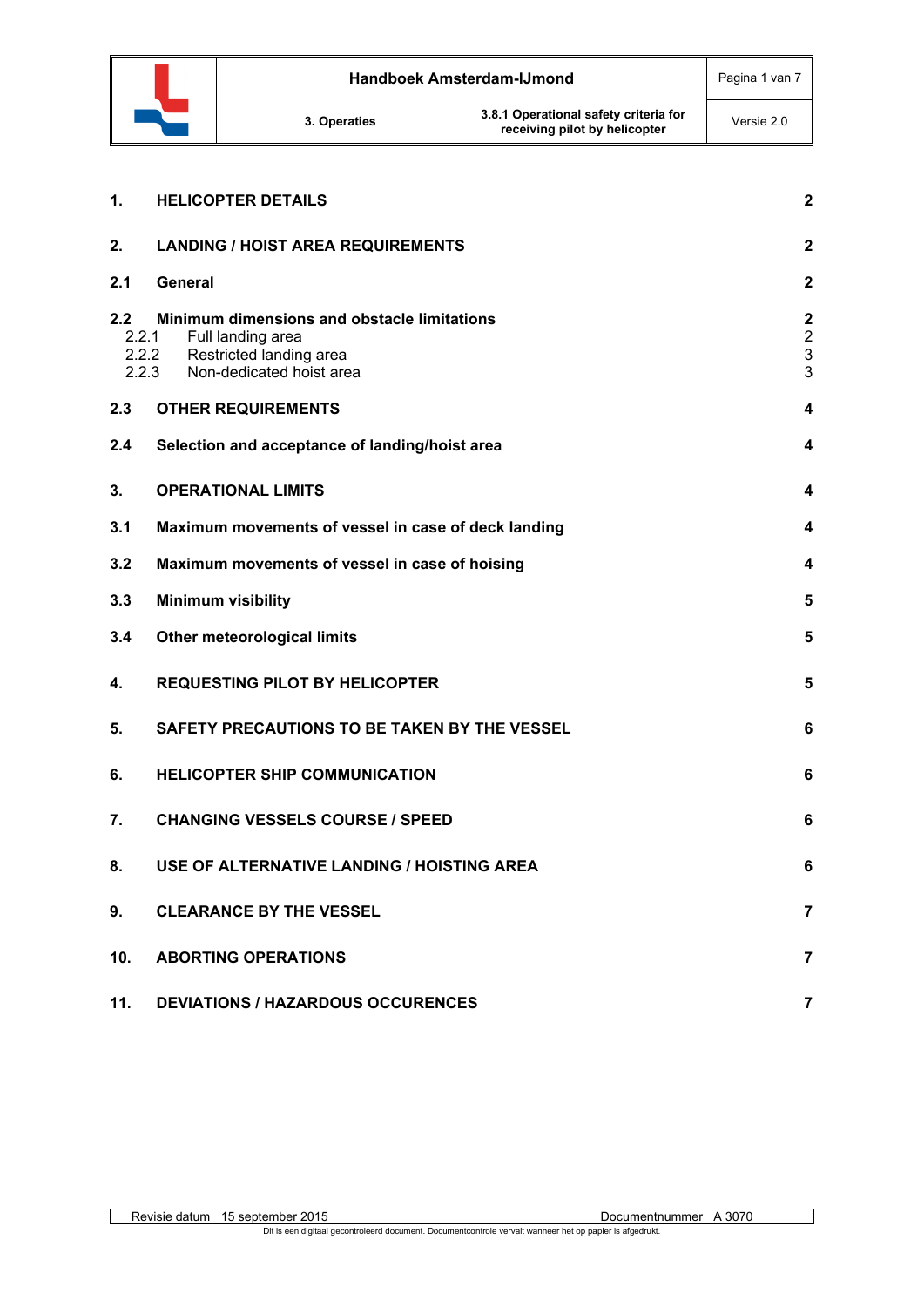

### **1. Helicopter details**

The following helicopter type is in use by the Dutch Maritime Pilots Organisation:

| $\bullet$ | Aerospatiale Dauphin SA 365N3<br>helicopter overall largest dimensions (D) | 13,68 meters   |
|-----------|----------------------------------------------------------------------------|----------------|
| $\bullet$ | rotor diameter                                                             | 11,93 meters   |
| $\bullet$ | width of wheel track                                                       | 2,03 meters    |
| $\bullet$ | maximum take-off weight                                                    | 4300 kilograms |
| $\bullet$ | approximate minimum required relative wind on deck:                        | 0 knots        |

## **2. Landing / Hoist area requirements**

## **2.1 General**

The Dutch Civil Aviation Authorities have endorsed minimum dimensions for shipboard helicopter landing and hoist areas including maximum obstacle heights within these areas (for details see section [2.2]).

When advising a landing or hoist area to the VTS operator (for details see section [4]), the advised area should meet these minimum dimensions and maximum obstacle heights.

## **2.2 Minimum dimensions and obstacle limitations**

## 2.2.1 Full landing area

A *full landing area* consists of an inner circle called the *landing zone* surrounded by an outer circle called the *clear zone*.

The *landing zone* is the area where the helicopter will actually land on the ship's deck.

The *clear zone* functions as a safety space barrier for the helicopter during the approach to and departure from the *landing zone* and when manoeuvring over the *landing zone*.

The main characteristic of a *full landing area* is that the helicopter can land from all directions, depending on specific conditions such as the actual location on deck, relative wind on deck etc.

A selected area on deck may be designated as a *full landing area* if complying with below mentioned minimum dimensions and obstacle limitations:

| <b>LANDING ZONE</b><br>Diameter<br>Obstacle height | ٠. | minimum<br>under | 13.68<br>0.25 | meters<br>meters      |
|----------------------------------------------------|----|------------------|---------------|-----------------------|
| <b>CLEAR ZONE</b><br>Diameter<br>Obstacle height   |    | minimum<br>under | 20.00         | meters<br>1.20 meters |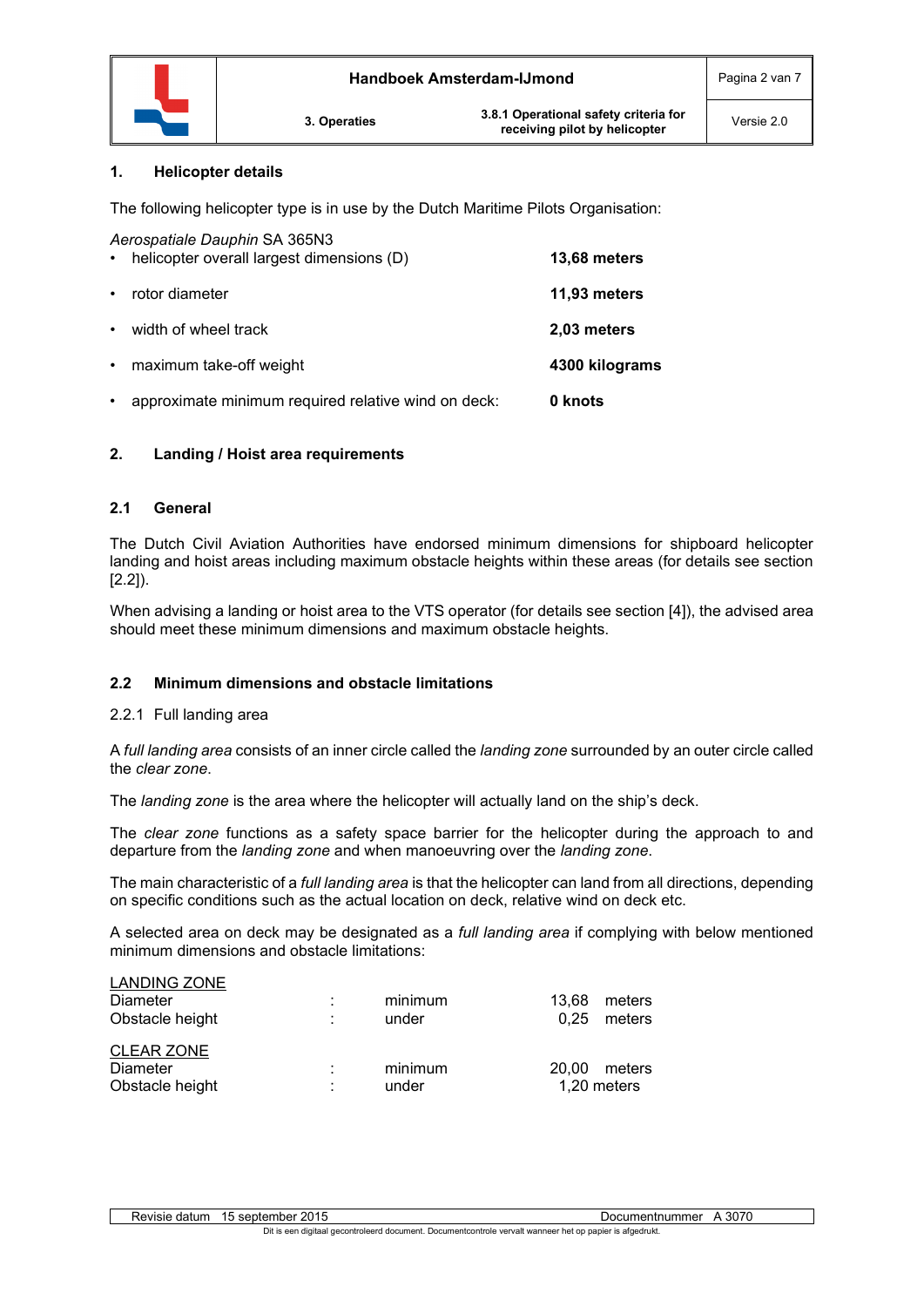

#### 2.2.2 Restricted landing area

A *restricted landing area* consists of a rectangular area called the *landing zone* surrounded by a circle called the *clear zone*.

The restriction for this type of landing area is that the helicopter cannot land from all directions, but from two specific directions only, the so called *parallel landing* and the *perpendicular landing.*

During a *parallel landing* the fuselage of the helicopter will be positioned over the water and exactly parallel to the selected (restricted) landing area on deck. When in parallel position the helicopter will slowly move sideways in the direction of the vessel and land on the deck. Departure will take place in reversed order.

During a *perpendicular landing* the fuselage of the helicopter will be positioned over the water and exactly perpendicular to the selected (restricted) landing area on deck. When in perpendicular position the helicopter will slowly move forward in the direction of the vessel and land on the deck. Departure will take place in reversed order.

A selected area on deck may be designated as a *restricted landing area* if complying with below mentioned minimum dimensions and obstacle limitations:

| <b>LANDING ZONE</b> |         |       |             |
|---------------------|---------|-------|-------------|
| Length              | minimum | 13.68 | meters      |
| Width               | minimum | 6.10  | meters      |
| Obstacle height     | maximum | 0.25  | meters      |
| <b>CLEAR ZONE</b>   |         |       |             |
| <b>Diameter</b>     | minimum | 20.00 | meters      |
| Obstacle height     | maximum |       | 1,20 meters |

#### 2.2.3 Non-dedicated hoist area

A *non-dedicated hoist area* is an unmarked area on board (for example –but not limited to- the deck, a container stack or a bridge wing) to be used for helicopter-ship transfer operations by means of hoisting only.

A *non-dedicated hoist area* may be designated at such if complying with below mentioned minimum dimensions and obstacle limitations:

| <b>HOIST SPOT</b> |                                          |    |                                                                                                                               |
|-------------------|------------------------------------------|----|-------------------------------------------------------------------------------------------------------------------------------|
| Diameter          |                                          |    | minimum 2 meters (if hoist height under 4 meters [low hoist])<br>minimum 4 meters(if hoist height over 4 meters [high hoist]) |
| Obstacle height   | no obstacles allowed (flat surface only) |    |                                                                                                                               |
| <b>CLEAR ZONE</b> |                                          |    |                                                                                                                               |
| Diameter          | minimum                                  | 24 | meters                                                                                                                        |
| Obstacle height   |                                          |    | minimum of two sides with obstacles under 3 meters only                                                                       |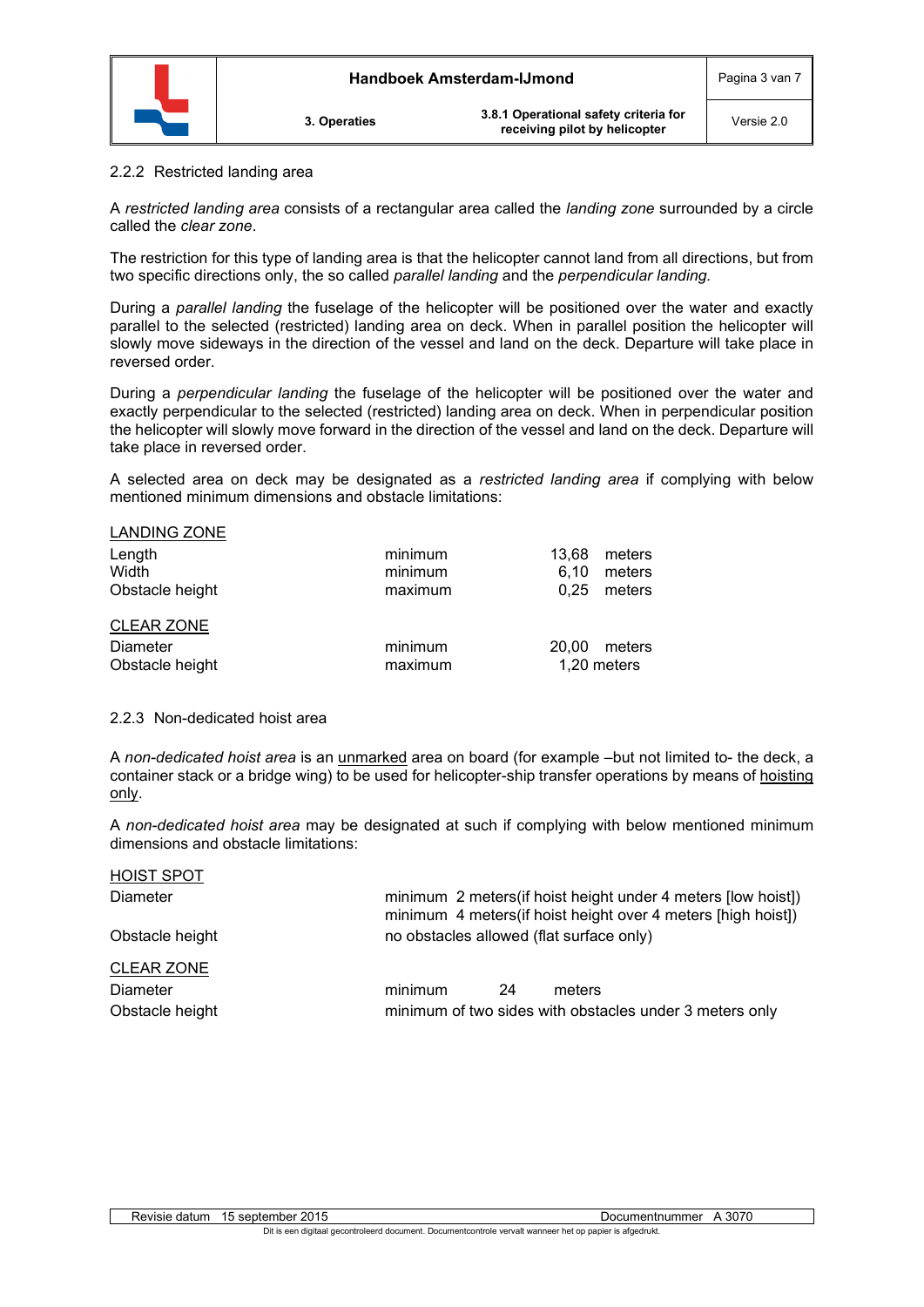

## **2.3 OTHER REQUIREMENTS**

In addition to the requirements as to minimum dimensions and maximum obstacle height, landing and hoist areas must comply with the following:

- minimum turbulence;
- free of exhaust gasses / fumes:
- no water on deck (green water);
- minimum spray;
- if vessel pitching, as close as possible to mid-ship position;
- compliance with the *Shipboard Safety Checklist for Receiving Pilot by Helicopter* (see section [5])

## **2.4 Selection and acceptance of landing/hoist area**

Selection of an acceptable landing or hoist area will initially be at the discretion of the helicopter pilot. By means of a visual inspection of the local situation he will assess if and where the transfer operation can safety take place from a flight / helicopter safety point of view.

If the local situation is acceptable to the helicopter pilot, the maritime pilot will see if the local circumstances are acceptable as to his personal safety during the transfer operation (see also section [8])

### **! Attention**

**For the above reasons the transfer of the maritime pilot** *may* **take place at a location on board which is different to the location advised by the master prior to arrival (see also section [4]).**

## **3. Operational limits**

## **3.1 Maximum movements of vessel in case of deck landing**

Excessive movements of the vessel may cause the helicopter to slide away from its landing area while on deck. For this reason the following limits for vessel's movements are in force in case of a full landing on board the vessel. It is at the discretion of the helicopter pilot if a full landing is possible.

Maximum roll angle of vessel  $5^\circ$  to starboard side,  $5^\circ$  to portside (total maximum roll angle 10°)

Maximum pitch angle of vessel 2° forward, 2° aft(total maximum pitch angle 4°)

Maximum heave rate of vessel not defined, at helicopter pilot's discretion.

# **3.2 Maximum movements of vessel in case of hoising**

Not defined. At helicopter pilot's and maritime pilot's discretion.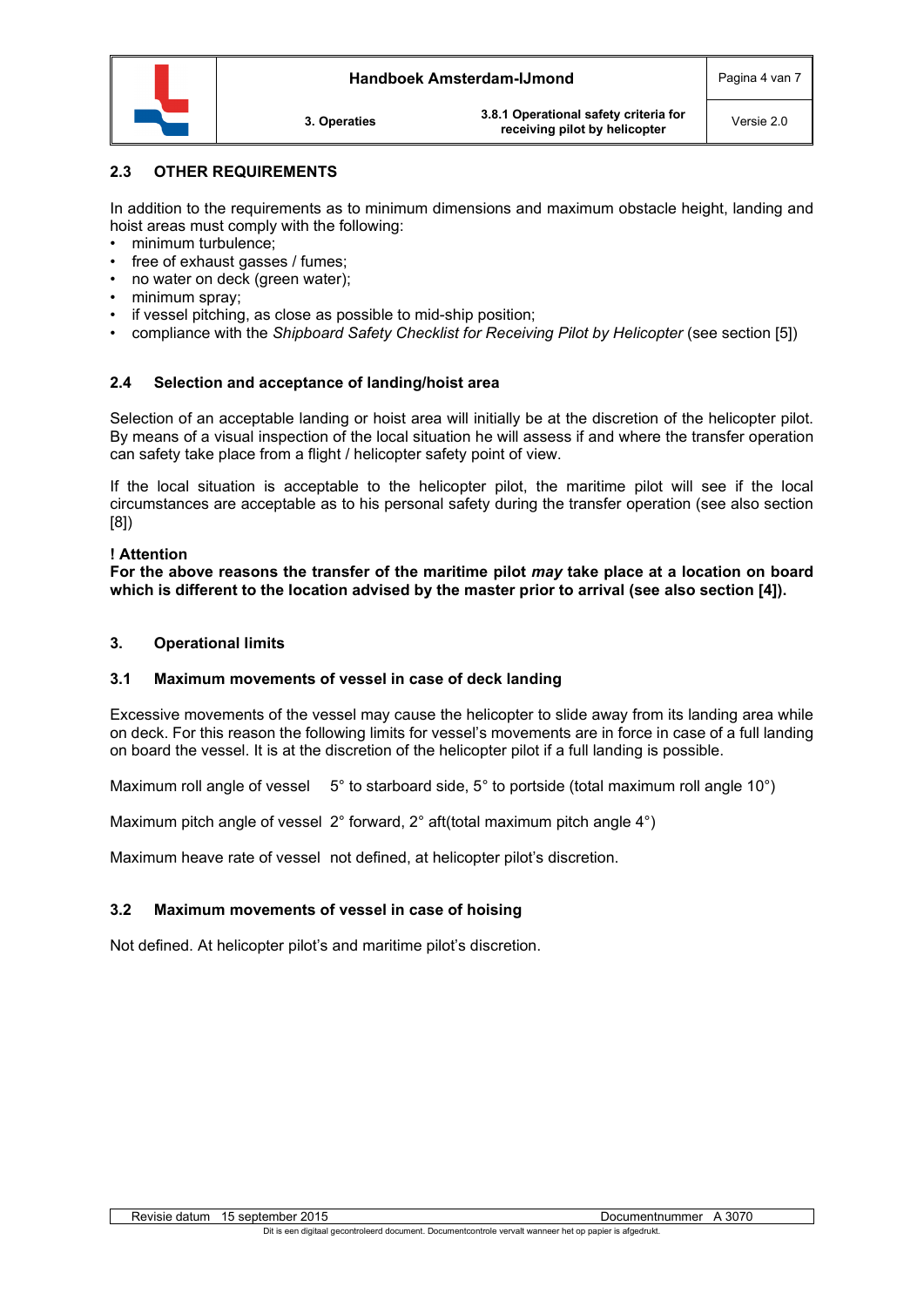

## **3.3 Minimum visibility**

Pilot by helicopter operations may temporarily be suspended due to poor visibility. Minimum visibility limits for pilot by helicopter operations are as follows:

| On board the vessel | Horizontal visibility<br>Vertical visibility        | Daylight*<br>0,75 NM<br>200 feet     | Night<br>0,75 NM<br>300 feet      |
|---------------------|-----------------------------------------------------|--------------------------------------|-----------------------------------|
| At the heliport     | <b>Horizontal visibility</b><br>Vertical visibility | Daylight*<br>2500 meters<br>500 feet | Night<br>5000 meters<br>1000 feet |

\* period between 15 minutes prior to sunset and 15 minutes after sunset (measured at 52º 00'N – 05º 00'E at mean sea level)

## **3.4 Other meteorological limits**

Pilot by helicopter operations may further temporarily be suspended due to:

- high relative humidity in combination with temperatures under zero  $\degree$  C. (risk of icing);
- freezing rain;
- thunder storms:
- extreme snowfall or hail:
- winds in excess of 55 knots;
- relative wind on deck under 25 knots (in case of hoisting only)

# **4. Requesting pilot by helicopter**

Vessels limited by their draught (drawing more than 141 dm in salt water) are bound to the IJGEUL. Channel bound vessels will normally receive a pilot by helicopter without request (on an exceptional basis, pilots may be delivered by pilot vessel or pilot tender).

All other (not channel bound) vessels may receive a pilot either by helicopter or by pilot vessel or pilot tender. Vessels may request a pilot by helicopter at initial contact with VTS IJmuiden, VHF channel 7.

Masters of inbound vessels should consider sections [2.2] and [5] in particular, including possible previous experiences, prior to giving a positive advise to VTS IJmuiden regarding the vessels capability of receiving a pilot by helicopter.

As to the helicopter suitability of outbound vessels the maritime pilot will assist in selecting a suitable landing / hoist area on board the vessel and report same to the chief-pilot on duty / planning department.

Honouring of a request to receive a pilot by helicopter will depend on traffic volume, the actual planning situation and local weather conditions.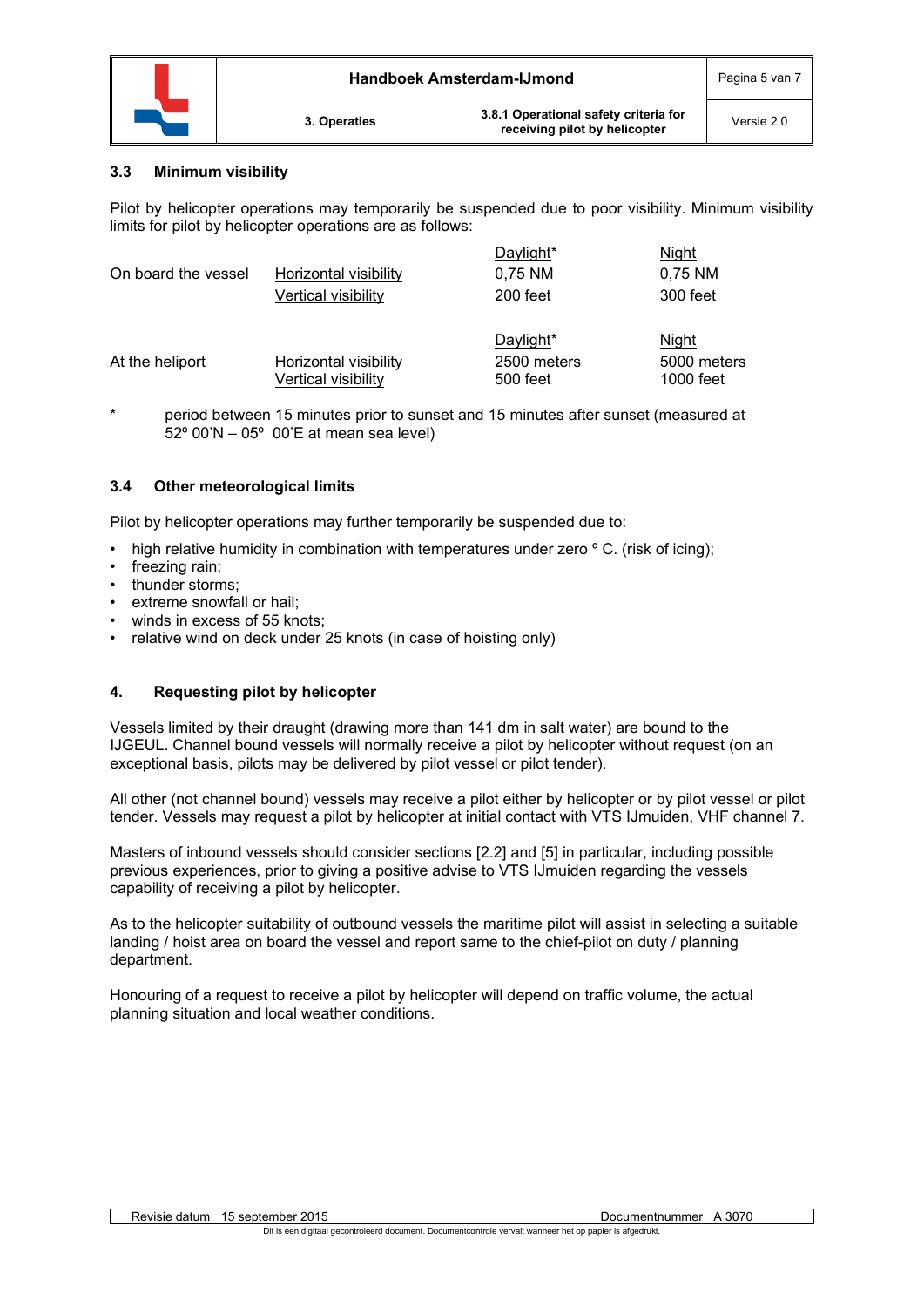

## **5. Safety precautions to be taken by the vessel**

In anticipation of receiving a pilot by helicopter the Master of the vessel should ensure that all possible safety precautions on board have been taken prior to arrival of the helicopter.

The *Shipboard Safety Checklist for Receiving Pilot by Helicopter* may be used as a guideline in this respect.

With regard to taking fire fighting precautions on board the vessel, ship-owners and masters are requested to meet the guidelines set out in the *ICS Guide to Helicopter/Ship Operations Guide* as much as possible.

For good orders sake Masters are requested to plan and execute safety precautions to be taken in time and carry out same in advance as much as possible

## **6. Helicopter ship communication**

All communication between vessel and helicopter must be channelled via VTS IJmuiden (VHF channel 7). In case communication via VTS IJmuiden (VHF ch. 7) is not possible, all communication between vessel and helicopter must be channelled via PILOT MAAS (VHF channel 2).

## **7. Changing vessels course / speed**

During helicopter-ship operations, VTS IJmuiden may request the vessel to alter course and/or speed, in order to allow the helicopter to catch sufficient relative wind, to move the helicopter into a favourable transfer position or to reduce vessel's movements (especially rolling).

The Master should confirm to VTS IJmuiden if he can and will comply with such request or not.

## **8. Use of alternative landing / hoisting area**

Judgement of the operational situation at vessels position and acceptance of the landing / hoist area will be carried out by the helicopter pilot when in position near/over the vessel, based on his on-thespot observations and local conditions.

For flight safety reasons, the helicopter pilot may select a landing / hoist area different to the location initially advised by the vessel to VTS IJmuiden / earlier.

For reasons of personal safety, the maritime pilot can decide not to board the vessel and request the helicopter pilot to abort the operation (especially during hoisting operations in heavy weather, heavy swell etc.). In that case the vessel will receive a pilot by pilot vessel or pilot tender.